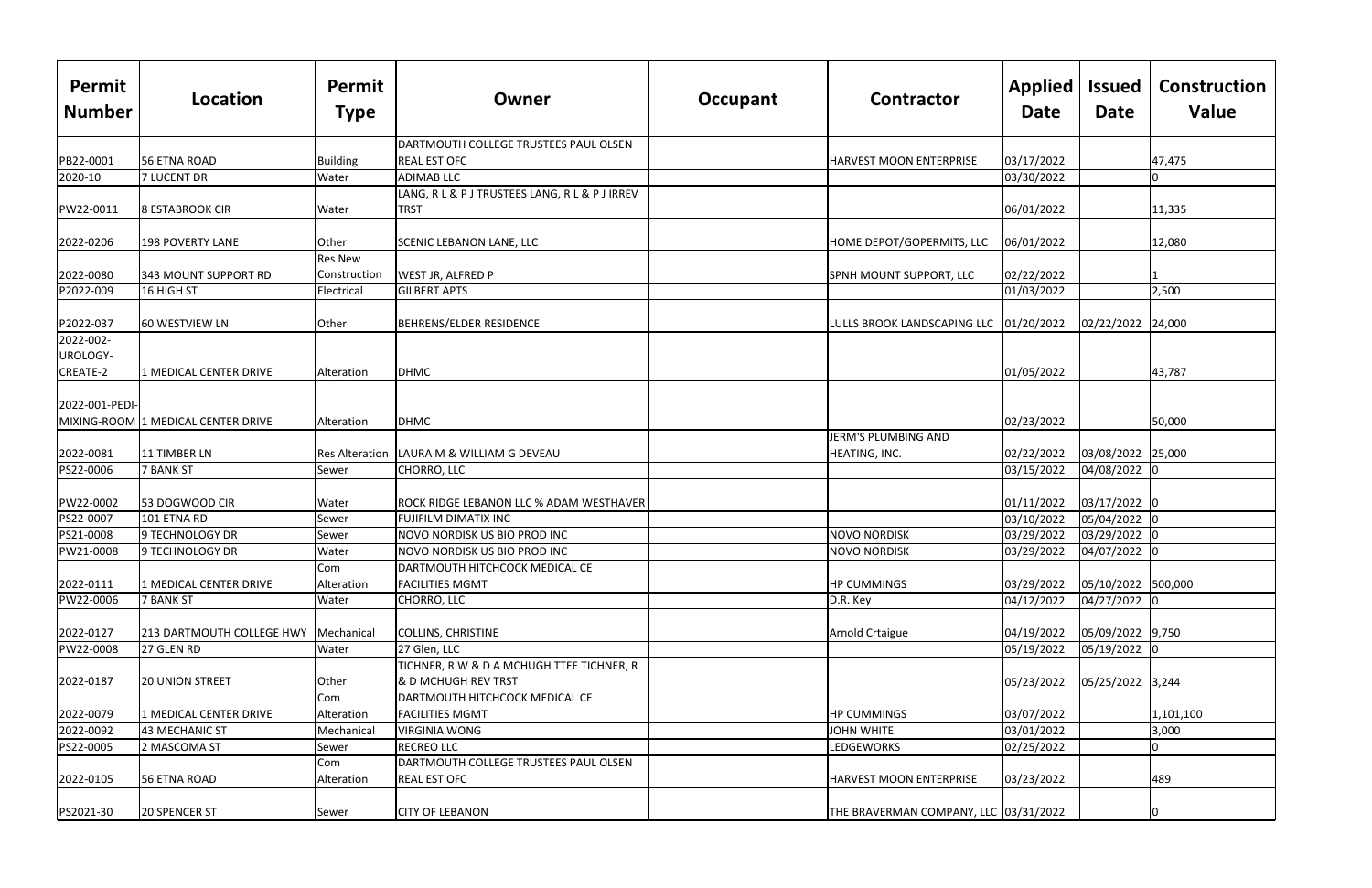|            |                               | Com New            |                                                                      |                                      |                                       |                          |                  |
|------------|-------------------------------|--------------------|----------------------------------------------------------------------|--------------------------------------|---------------------------------------|--------------------------|------------------|
| 2022-0116  | 56 ETNA ROAD                  | Construction       | <b>Trustees Of Dartmouth College</b>                                 | <b>Trustees Of Dartmouth College</b> | <b>DEW Constriction</b>               | 03/31/2022               | 16,000,000       |
| 2022-0128  | 319 POVERTY LN                | Shed               | <b>GERALD B &amp; SHARLA M AHER</b>                                  |                                      | <b>TSB PROPERTY SERVICES</b>          | 04/19/2022               | 30,000           |
|            |                               | Com                |                                                                      |                                      |                                       |                          |                  |
| 2022-0135  | 9 TECHNOLOGY DR               | Alteration         | NOVO NORDISK US BIO PROD INC                                         | <b>NOVO NORDISK</b>                  | Trumbull-Nelson Construction          | 04/26/2022               | 1,359,981        |
|            |                               |                    |                                                                      |                                      |                                       |                          |                  |
|            |                               | <b>Temporary</b>   |                                                                      | LUCKY'S COFFEE GARAGE - DEB          |                                       |                          |                  |
| 2022-0137  | 1 N PARK / CITY HALL          |                    | Structures-Use EXECUSUITE LLC % DAVIDSON, MICHAEL                    | <b>SHINNLINGER</b>                   |                                       | 04/26/2022               | ١O               |
| 2022-0145  | 195 MECHANIC ST               | Sign               | 195 MECHANIC STREET LLC                                              | LAUNDRY @ 195                        | <b>BARLOW SIGN CO</b>                 | 04/27/2022               | 6,200            |
| 2022-0151  | 35 MOSS RD                    | Other              | <b>KEANE, PATRICK</b>                                                |                                      | <b>Blue Waters Chimney</b>            | 04/28/2022               | 9,600            |
| PS22-0009  | 56 ETNA ROAD                  | Sewer              | <b>Trustees Of Dartmouth College</b>                                 |                                      |                                       | 04/29/2022               |                  |
| PS22-0010  | 1 MELENDY LANE, ENFIELD       | Sewer              | MELENDY, PETER                                                       | MELENDY, PETER                       |                                       | 05/02/2022               |                  |
|            |                               |                    | MORSE, TIMOTHY J TTEE MORSE, TIMOTHY J REV MORSE, PATRICIA H TRUSTEE |                                      |                                       |                          |                  |
| PHB22-0001 | 14 CHURCHILL WAY              | Home Business TRST |                                                                      | MORSE, PATRICIA H REV TRST           | <b>KEYSER KARPENTRY</b>               | 05/02/2022               |                  |
| PW22-0007  | 31 ROMANO CIR                 | Water              | <b>LEBANON HOUSING AUTHORITY</b>                                     |                                      |                                       | 05/03/2022               | ۱n               |
|            |                               | Com                |                                                                      |                                      |                                       |                          |                  |
| 2022-0159  | 254 PLAINFIELD RD             | Alteration         | JOHNSON, PETER E BLDG SUPPLIES                                       | <b>JERSEY MIKE'S SUBS</b>            | <b>TCD CONSTRUCTION, INC</b>          | 05/03/2022               | 380,000          |
|            |                               | Com                |                                                                      |                                      |                                       |                          |                  |
| 2022-0162  | 193 Dartmouth College Highway | Alteration         | <b>CITY OF LEBANON</b>                                               | <b>CITY OF LEBANON</b>               | <b>WAYNE A BRALEY</b>                 | 05/03/2022               | 10,400           |
|            |                               |                    |                                                                      |                                      |                                       |                          |                  |
| 2022-0166  | 531 DARTMOUTH COLLEGE HWY     | Demolition         | ROY, KEIDRICK JAMEL                                                  |                                      | Dulac, Gregory                        | 05/03/2022               | 3,940            |
|            |                               | Com                |                                                                      |                                      |                                       |                          |                  |
| 2022-0167  | 39 HANOVER STREET             | Alteration         | <b>SUNWEST TRST FOR HAYNES JR ROTH IRA</b>                           | <b>TAEGAN'S LLC</b>                  | OAKES AND SON CONSTRUCTION 05/04/2022 |                          | 165,000          |
|            |                               | Com                | <b>GRAFTON CTY ECO DEV CONSEL INC NORTH</b>                          |                                      |                                       |                          |                  |
| 2022-0169  | 16 CAVENDISH CT               | Alteration         | COUNTRY COUNCIL, INC                                                 |                                      | <b>HAZEN HILL CONSTRUCTION</b>        | 05/05/2022               | 175,000          |
| 2022-0173  | 51 N PARK ST                  | Com<br>Alteration  | <b>CITY OF LEBANON</b>                                               |                                      | CONNESTON CONSTRUCTION                |                          |                  |
| 2022-0174  | 63 MAIN ST                    | Mechanical         | <b>CITY OF LEBANON</b>                                               |                                      | <b>ARC MECHANICAL</b>                 | 05/10/2022<br>05/10/2022 | 35,000<br>25,000 |
|            |                               | Accessory          |                                                                      |                                      |                                       |                          |                  |
| 2022-0175  | 370 PLAINFIELD RD             | Structure          | <b>CITY OF LEBANON</b>                                               |                                      | <b>ARC MECHANICAL</b>                 | 05/10/2022               | 520,000,000      |
|            |                               | Change of          |                                                                      |                                      |                                       |                          |                  |
| 2022-0177  | 9 PERSHING ST                 | Occupancy          | 9 PERSHING STREET LLC                                                |                                      |                                       | 05/10/2022               | 10               |
|            |                               | Com New            |                                                                      |                                      |                                       |                          |                  |
| 2022-0179  | 343 MOUNT SUPPORT RD          | Construction       | SPNH MOUNT SUPPORT, LLC                                              |                                      | <b>DEW Construction</b>               | 05/10/2022               | 45,112,000       |
| 2022-0181  | 1 FLOYD AVE                   | Deck               | NGUYEN, HOA T                                                        |                                      | <b>ROY, BILLY</b>                     | 05/12/2022               | 12,000           |
| 2022-0183  | 8 MARKET ST                   | Electrical         | LEBANON PLAZA ASSOCIATES LLC                                         |                                      | NORMAN E> DAY INC.                    | 05/17/2022               | 6,000            |
| PW22-0009  | 050-028-00000                 | Water              | <b>Trustees Of Dartmouth College</b>                                 |                                      |                                       | 05/20/2022               | 0                |
|            |                               |                    |                                                                      |                                      | <b>BERGERON MECHANICAL</b>            |                          |                  |
| 2022-0188  | 2 TECHNOLOGY DR               | Mechanical         | 2 TECHNOLOGY DRIVE LLC                                               |                                      | <b>SYSTEMS</b>                        | 05/23/2022               | 31,615           |
| 2022-0189  | 22 RUDSBORO RD                | Deck               | KOBAYASHI, MITSUO                                                    |                                      |                                       | 05/23/2022               | 3,000            |
|            |                               |                    | HOCO F, LLC % EVERGREEN CAPITAL PARTNERS,                            |                                      |                                       |                          |                  |
| 2022-0190  | 8 GLEN RD                     | Other              | <b>LLC</b>                                                           |                                      | CM&B                                  | 05/23/2022               | 300,000          |
|            |                               | Com                |                                                                      |                                      |                                       |                          |                  |
| 2022-0196  | 5 WHITE AVE                   | Alteration         | LEBANON SCHOOL DISTRICT SAU #88                                      |                                      | AREY, DANA                            | 05/24/2022               |                  |
|            |                               | Com                |                                                                      |                                      |                                       |                          |                  |
| 2022-0197  | 195 HANOVER STREET EXT EXT    | Alteration         | LEBANON SCHOOL DISTRICT SAU #88                                      |                                      | AREY, DANA                            | 05/24/2022               |                  |
| PS22-0011  | 7 SLAYTON HILL RD             | Sewer              | UPPER VALLEY UTOPIA LLC                                              |                                      |                                       | 05/25/2022               | 0                |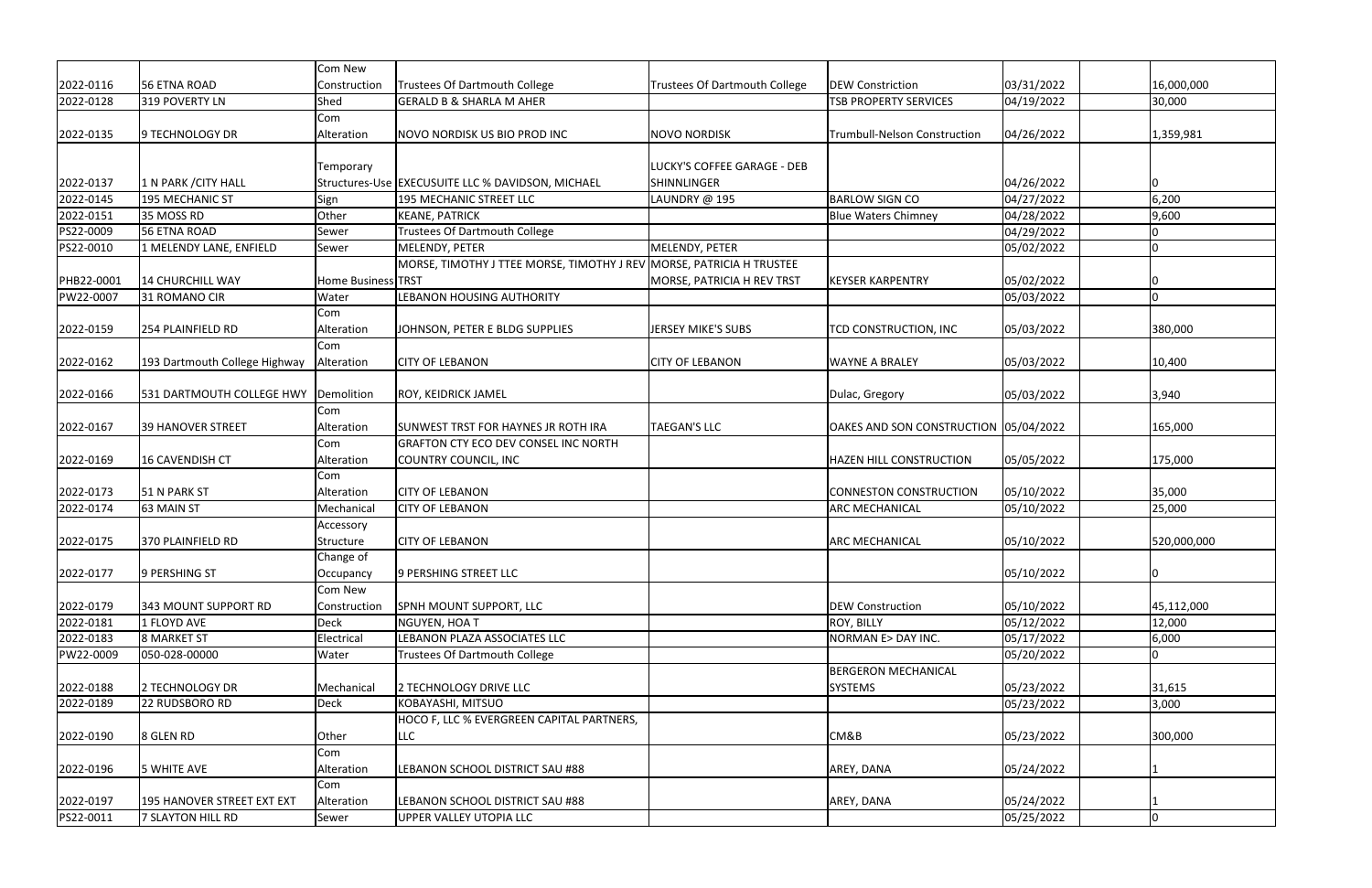| PS22-0012 | 39 HANOVER STREET      | Sewer                  | <b>TAEGAN'S LLC</b>                                                         |                                                        |                                                                              | 05/26/2022 | $\Omega$  |
|-----------|------------------------|------------------------|-----------------------------------------------------------------------------|--------------------------------------------------------|------------------------------------------------------------------------------|------------|-----------|
| 2022-0201 | 098-022-02500          | Other                  | <b>WILLIAMS, ROBERT N</b>                                                   |                                                        | <b>DEAD RIVER COMPANY</b>                                                    | 05/31/2022 |           |
| 2022-0207 | 40 MASCOMA ST          | Other                  | WILKIE, DEVIN R                                                             |                                                        | Varnese Concrete LLC                                                         | 06/01/2022 | 16,775    |
| 2022-0211 | 091-227-00000          | Demolition             | <b>CITY OF LEBANON</b>                                                      |                                                        |                                                                              | 06/06/2022 | 7,500     |
| 2022-0213 | 091-233-00000          | Temporary              | <b>GODFREY ROAD HOLDINGS LLC % BALAGUR</b><br>Structures-Use ASSOCIATES LLC |                                                        | <b>BLOOD'S SEAFOOD</b>                                                       | 06/06/2022 |           |
| 2022-0215 | 388 MIRACLE MILE       | Mechanical             | MIRACLE MILE REALTY, LLC                                                    | 89 DONUTS LLC                                          | <b>RYMES PROPANE&amp;OIL</b>                                                 | 06/06/2022 | 5,000     |
|           |                        | Com                    |                                                                             |                                                        |                                                                              |            |           |
| 2022-0217 | 5 AIRPARK RD           | Alteration             | <b>CITY OF LEBANON</b>                                                      |                                                        | <b>HUTTER CONSTRUCTION</b>                                                   | 06/06/2022 | 1,410,232 |
| 2022-0219 | 73 DAISY HILL ROAD     | Electrical             | MCDONOUGH, MELANIE C.                                                       |                                                        |                                                                              | 06/05/2022 | 12,000    |
|           |                        |                        |                                                                             |                                                        |                                                                              |            |           |
| 2022-0220 | 28 HOUGH ST            | Other                  | <b>KRUGHOFF, KEVIN J</b>                                                    |                                                        | HOME DEPOT/GOPERMITS, LLC                                                    | 06/06/2022 | 34,330    |
| 2022-0221 | 59 APPLE BLOSSOM DR    | Plumbing               | BENZEL, THOMAS W.                                                           |                                                        | CARTIGAN MECHANICAL LLC                                                      | 06/08/2022 | 1,725     |
| 2022-0222 | 86 BANK ST             | Shed                   | CLARKE, MATTHEW                                                             |                                                        |                                                                              | 06/08/2022 | 4,000     |
|           |                        |                        | KORPELA FAMILY TRUST + KORPELA, JOHN E                                      |                                                        | NEW ENGLAND SIGNS &                                                          |            |           |
| 2022-0224 | 285 PLAINFIELD RD      | Sign                   | <b>TTEE</b>                                                                 | <b>DOLLAR TREE</b>                                     | AWNINGS                                                                      | 06/08/2022 | 3,600     |
| 2022-0226 | 422 MIRACLE MILE       | Temporary              | Structures-Use 422 MIRACLE MILE PROPERTY LLC                                | HUBERTS FAMILY OUTFITTERS                              |                                                                              | 06/09/2022 |           |
| 2022-0227 | 8 RESERVOIR RD         | Solar                  | <b>COLE, MARJORIE F</b>                                                     |                                                        | Solaflect Energy                                                             | 06/09/2022 | 29,400    |
|           |                        | Com                    | DARTMOUTH HITCHCOCK MEDICAL CE                                              |                                                        |                                                                              |            |           |
| 2022-0228 | 1 MEDICAL CENTER DRIVE | Alteration             | <b>FACILITIES MGMT</b>                                                      |                                                        |                                                                              | 06/13/2022 | 943,500   |
| 2022-0229 | 388 MIRACLE MILE       |                        | MIRACLE MILE REALTY, LLC                                                    |                                                        | <b>DASCO SIGNS</b>                                                           | 06/13/2022 |           |
|           |                        | Sign                   |                                                                             |                                                        |                                                                              |            |           |
| 2022-0230 | 8 MELROSE ST           | <b>Res Alteration</b>  | <b>SNOW DRIFT PROPERTIES LLC</b>                                            |                                                        | OAKES AND SON CONSTRUCTION 06/14/2022                                        |            | 80,000    |
| 2022-0231 | 14 OAK RIDGE RD        | <b>Res Alteration</b>  | JENNIFER REIS                                                               |                                                        | MELENDY JR, TERRY                                                            | 06/14/2022 | 4,800     |
| 2022-0232 | 72 WELLINGTON CIR      | Other                  | STAN, RADU V                                                                |                                                        | <b>EARTHSHARE CONSTRUCTION</b>                                               | 06/14/2022 | 8,705     |
| 2022-0233 | 218 HARDY HILL RD      | Electrical             | <b>THORNTON, MARK A.</b>                                                    |                                                        | <b>APPLIED CABLING</b><br><b>TECHNOLOGIES. LLC</b>                           | 06/14/2022 | 18,062    |
| 2022-0234 | 59 APPLE BLOSSOM DR    | Electrical             | BENZEL, THOMAS W.                                                           |                                                        |                                                                              | 06/14/2022 | 8,920     |
| 2022-0235 | <b>85 MECHANIC ST</b>  | Com<br>Alteration      | RIVERMILL COMMER CTR LLC                                                    | <b>NEW ENGLAND BEAUTY &amp;</b><br><b>WELLNESS LLC</b> |                                                                              | 06/14/2022 | 11,000    |
| 2022-0236 | 31 BANK ST             | Change of<br>Occupancy | PARRADO, EDGAR                                                              |                                                        |                                                                              | 06/14/2022 |           |
| PW22-0012 | 105-032-00000          | Water                  | UPPER VALLEY UTOPIA LLC                                                     |                                                        |                                                                              | 06/14/2022 | 0         |
| 2022-0237 | 24 APPLE BLOSSOM DR    | Solar                  | FERNANDES, ANA PAULA                                                        |                                                        | <b>BERNARDI'S ELECTRICAL</b><br>APPLICATIONS                                 | 06/14/2022 | 21,000    |
| PS22-0013 | 31 BANK ST             | Sewer                  | PARRADO, EDGAR                                                              |                                                        |                                                                              | 06/14/2022 | O         |
| 2022-0238 | <b>32 FOUNTAIN WAY</b> | Solar                  | EID, MARK A                                                                 |                                                        | <b>BERNARDI'S ELECTRICAL</b><br>APPLICATIONS<br><b>BERNARDI'S ELECTRICAL</b> | 06/14/2022 | 25,000    |
| 2022-0239 | 25 APPLE BLOSSOM DR    | Solar                  | CHENG, CHI-YANG                                                             |                                                        | <b>APPLICATIONS</b>                                                          | 06/14/2022 | 19,000    |
| 2022-0240 | 9 TECHNOLOGY DR        | Com<br>Alteration      | NOVO NORDISK US BIO PROD INC                                                |                                                        |                                                                              | 06/14/2022 | 177,000   |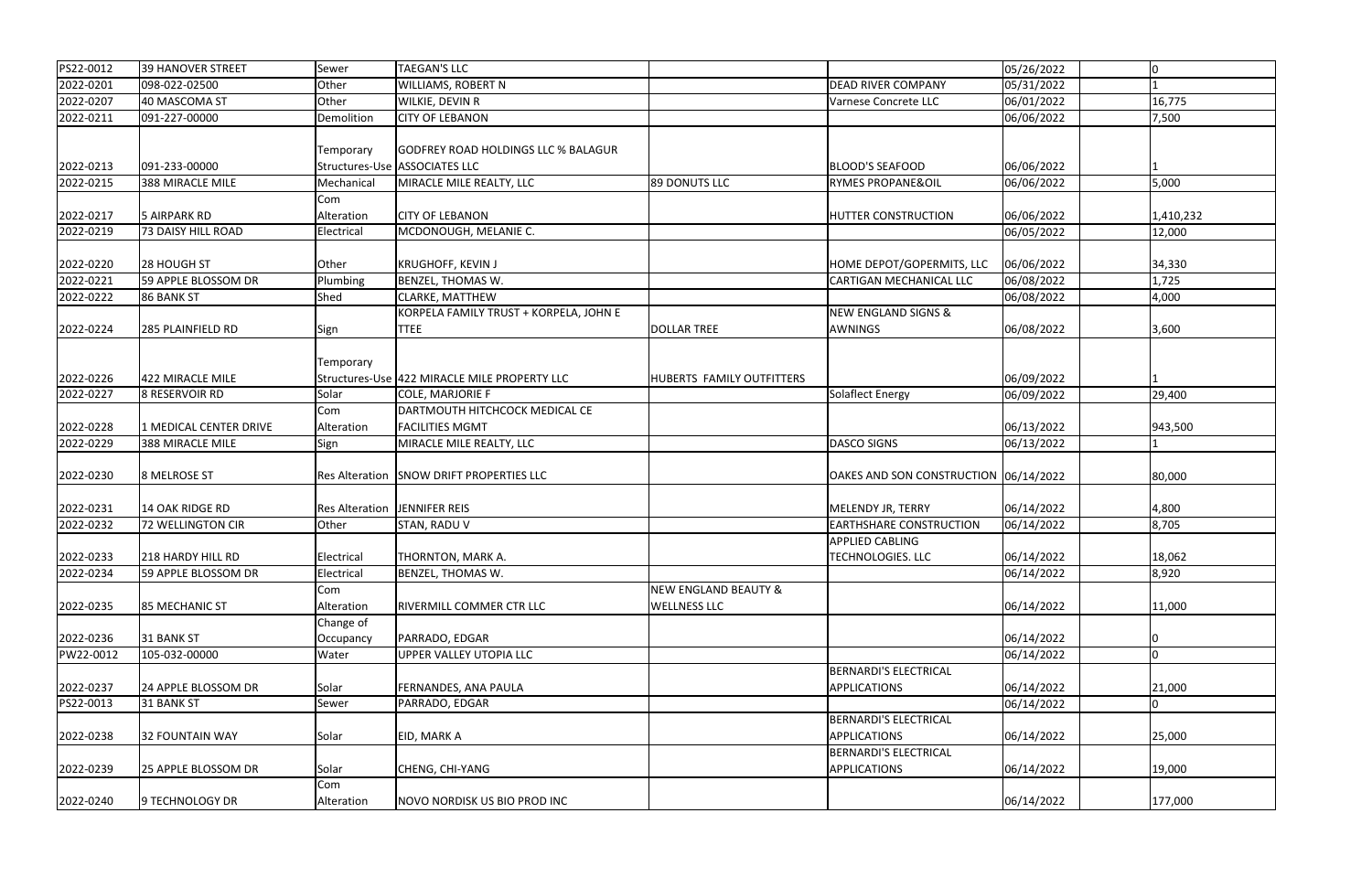|                         |                                    | Com New                     |                                                                             |                     |                                |            |                    |
|-------------------------|------------------------------------|-----------------------------|-----------------------------------------------------------------------------|---------------------|--------------------------------|------------|--------------------|
| 2022-0241               | 9 TECHNOLOGY DR                    | Construction                | NOVO NORDISK US BIO PROD INC                                                |                     |                                | 06/14/2022 | 224,000            |
| 2022-0242               | 2 MESSENGER ST                     | Deck                        | FUSSELL, MICHAEL A.                                                         |                     |                                | 06/15/2022 | 1,500              |
| 2022-0243               | 8 MOSS RD                          | Solar                       | DAME, JENNIFER                                                              |                     |                                | 06/15/2022 | 16,000             |
| 2022-0244               | 36 POVERTY LN                      | Other                       | <b>CITY OF LEBANON</b>                                                      |                     |                                | 06/16/2022 | 330,600            |
|                         |                                    |                             |                                                                             |                     | APEX CONSTRUCTION SERVICES     |            |                    |
| 2022-0245               | 24 APPLE BLOSSOM DR                | Other                       | FERNANDES, ANA PAULA                                                        |                     | LLC                            | 06/16/2022 | 20,412             |
|                         | UPPER VALLEY SENIOR CTR UPPR       |                             |                                                                             |                     |                                |            |                    |
| PCM-2022-001 VALLEY     |                                    | Raffle License              |                                                                             |                     |                                | 01/05/2022 | 01/06/2022 0       |
| P2022-017               | 7 LIGHT ST                         | Electrical                  | Acorn To Sky Investments                                                    |                     |                                | 01/11/2022 | 02/22/2022 5,000   |
| P2022-021               | 15 MAPLE ST                        | Electrical                  | [No Converted Name]                                                         |                     |                                | 01/11/2022 | 01/11/2022 4,400   |
| P2022-020               | 1 BANK ST                          | Electrical                  | [No Converted Name]                                                         |                     |                                | 01/11/2022 | 01/11/2022 40,000  |
| P2022-013               | 8 NOTTINGHAM CIR                   | Mechanical                  |                                                                             |                     |                                | 01/11/2022 | 01/12/2022 8,740   |
| P2022-022               | 45 MECHANIC ST                     | Alteration                  | <b>KAB PROPERTIES</b>                                                       |                     |                                | 01/11/2022 | 01/20/2022 10,000  |
| P2022-025               | 106 N MAIN ST                      | Sign                        | <b>GER HOLDINGS, LLC</b>                                                    |                     | <b>GOING SIGN</b>              | 01/18/2022 | 02/07/2022 10,000  |
| P2022-024               | 21 TECHNOLOGY DR                   | Other                       | 21 TECHNOLOGY DRIVE LP                                                      |                     | <b>BROOKFIELD SERVICE</b>      | 01/13/2022 | 01/24/2022 39,168  |
| P2022-028               | 100 MAPLE ST                       | Solar                       | <b>SCHUTZIUS RESIDENCE</b>                                                  |                     |                                | 01/13/2022 | 01/31/2022 57,426  |
| P2022-029               | 214 HARDY HILL RD                  | Mechanical                  | <b>MONTAS RESIDENCE</b>                                                     |                     |                                | 01/13/2022 | 03/01/2022 8,930   |
| P2022-031               | 29 WEST ST                         | Electrical                  | ACORN TO SKY INVESTMENTS, LLC                                               |                     |                                | 01/19/2022 | 03/01/2022 10,000  |
|                         |                                    |                             |                                                                             |                     |                                |            |                    |
|                         | PCM-2022-002 COLBURN PARK          | Vendor Permit   Mark Jacoby |                                                                             |                     |                                | 01/25/2022 | 01/25/2022 0       |
| P2022-035               | 118 N MAIN ST                      | Electrical                  | PTC RENTAL, LLC                                                             |                     |                                | 01/25/2022 | 02/07/2022 3,500   |
|                         |                                    | Parade Race                 |                                                                             |                     |                                |            |                    |
|                         | PCM-2022-003 COLBURN PARK          | <b>Walk Permit</b>          |                                                                             |                     |                                | 01/25/2022 | 01/27/2022 0       |
|                         |                                    | Use of City                 |                                                                             |                     |                                |            |                    |
|                         | PCM-2022-004 COLBURN PARK TUNL ETC | Property                    | <b>CITY OF LEBANON OPERA HOUSE</b>                                          |                     |                                | 01/27/2022 | 02/02/2022 0       |
| P2022-048               | 2 WHITCOMB AVE                     | Alteration                  | <b>Hwuang Residence</b>                                                     |                     |                                | 01/31/2022 | 02/22/2022 150,000 |
| P2022-046               | 27 JENKINS RD                      | Alteration                  | [No Converted Name]                                                         |                     | AA FAMILY CONSTRUCTION         | 01/25/2022 | 02/02/2022 10,000  |
|                         |                                    | Parade Race                 |                                                                             |                     |                                |            |                    |
|                         | PCM-2022-006 COLBURN PARK          | <b>Walk Permit</b>          |                                                                             |                     |                                | 02/02/2022 | 02/08/2022 0       |
|                         |                                    | Street Fair                 |                                                                             |                     |                                |            |                    |
| PCM-2022-005 11 BANK ST |                                    | License                     |                                                                             |                     |                                | 02/07/2022 | 02/07/2022 0       |
| P2022-055               | 280 PLAINFIELD RD                  | Demolition                  | KORPELA FAMILY TRUST                                                        |                     |                                | 02/07/2022 | 02/07/2022 105     |
| P2022-062               | 18 OLD ETNA RD                     | Alteration                  | MARY HITCHOCK MEMORIAL HOSPITAL                                             |                     | <b>HP CUMMINGS</b>             | 02/07/2022 | 02/17/2022 399,735 |
| P2022-065               | 5 GRANDVIEW AVE                    | Garage                      | [No Converted Name]                                                         |                     |                                | 02/15/2022 | 03/01/2022 25,000  |
| P2022-066               | 91 HARDY HILL RD                   | Alteration                  | [No Converted Name]                                                         |                     |                                | 02/10/2022 | 03/01/2022 15,000  |
| P2022-054               | 150 HEATER RD                      | Alteration                  |                                                                             |                     |                                | 02/07/2022 | 02/16/2022 35,000  |
| P2022-076               | 2 CLARK ST                         | Electrical                  | Metamorphosis Investments, LLC                                              |                     |                                | 02/16/2022 | 02/17/2022 300     |
| P2022-063               | 296 PLAINFIELD RD                  | Electrical                  |                                                                             |                     |                                | 02/10/2022 | 02/22/2022 1,200   |
|                         |                                    | Com                         | LEBANON PLAZA ASSOC LLC % KINCORA                                           |                     | <b>Commercial Construction</b> |            |                    |
| 2022-0077               | 2 MARKET ST                        | Alteration                  | DEVELOPMENT LLC                                                             | Kincora Development | Endeavors, Inc.                | 03/07/2022 | 05/12/2022 190,000 |
|                         |                                    |                             |                                                                             |                     |                                |            |                    |
| 2022-0078               | 77 FOREST AVE                      | Res Alteration              | CHIAPPA, JONATHAN                                                           |                     | <b>GREGORY SMITH</b>           | 02/18/2022 | 05/11/2022 20,000  |
|                         |                                    |                             |                                                                             |                     |                                |            |                    |
| 2022-0082               | 214 MECHANIC ST                    |                             | Res Alteration   SHIM, SANDRA<br>DARLING, CATHERINE TTEE DARLING, J & C REV |                     | <b>RORY LOUGHRAN</b>           | 03/07/2022 | 03/21/2022 11,500  |
|                         |                                    |                             | <b>FAM TRST</b>                                                             |                     | SIMPLE ENERGY                  |            |                    |
| 2022-0084               | 79 MAPLE ST                        | Mechanical                  |                                                                             |                     |                                | 03/07/2022 | 05/09/2022 1       |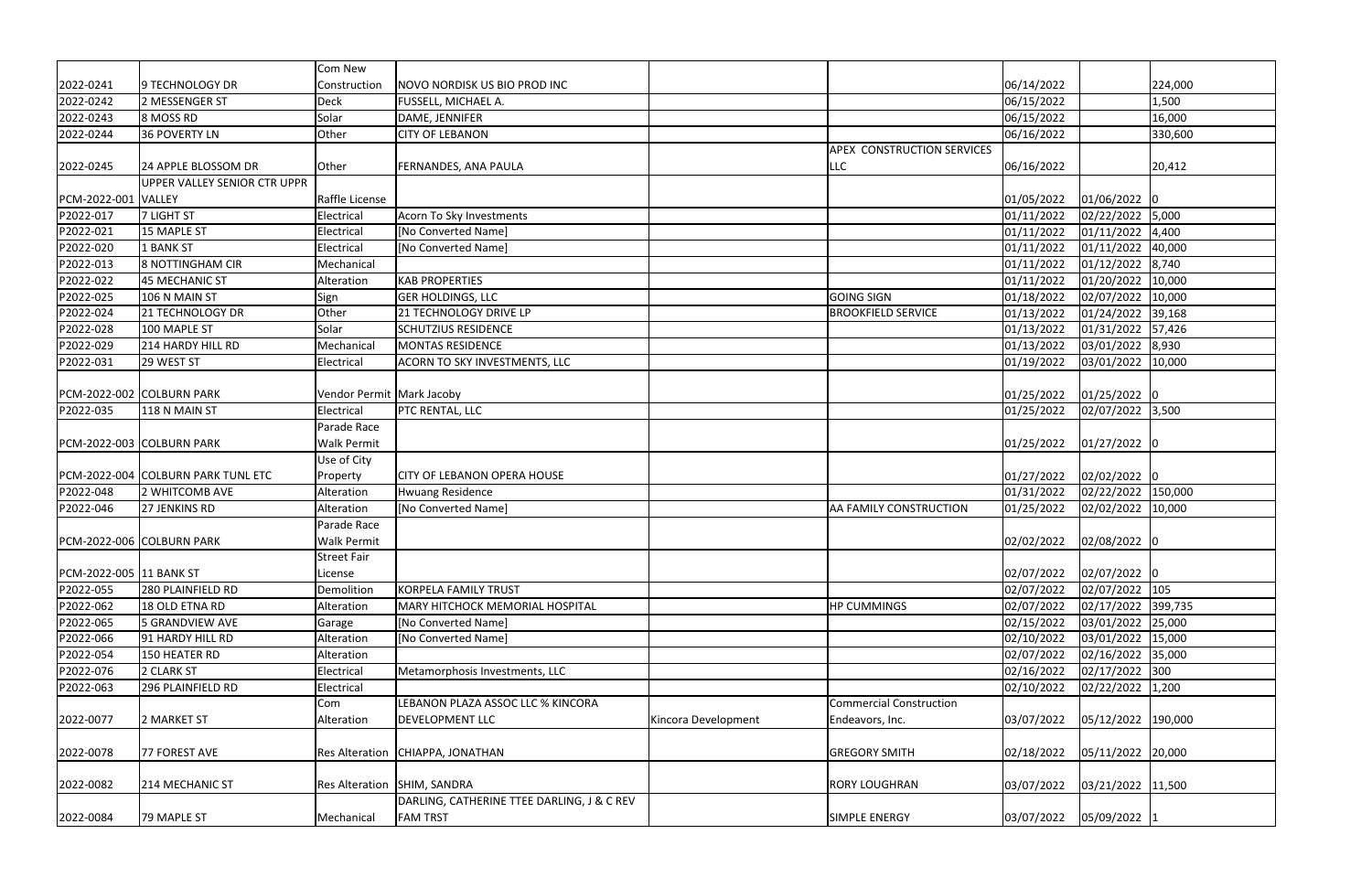| 2022-0085   | 236 HARDY HILL RD           | Solar             | CORJA, DENIS                                            |                               | <b>GRANITE STATE SOLAR</b>           | 02/28/2022 | 03/10/2022 15,350     |  |
|-------------|-----------------------------|-------------------|---------------------------------------------------------|-------------------------------|--------------------------------------|------------|-----------------------|--|
|             |                             |                   |                                                         |                               | P.C. AND THE BANDIT                  |            |                       |  |
| 2022-0086   | 51 CRAFTS AVE               | Demolition        | XYZ DAIRY, LLC                                          |                               | CONSTRUCTION LLC                     | 02/28/2022 | 05/11/2022 10,000     |  |
| 2022-0087   | 35 FLOYD AVE                | Other             | <b>BARKER, PAUL H &amp; JUDITH F TRUST</b>              |                               | American Plate Glass                 | 02/28/2022 | 05/11/2022 7,500      |  |
| 2022-0088   | 40 PROSPECT ST              | Other             | <b>BURBANK, ROBERT M</b>                                |                               | JOHN SANDIAGO                        | 02/23/2022 | 05/13/2022 6,000      |  |
|             |                             |                   |                                                         |                               | JUSTIN ROOT'S CUSTOM                 |            |                       |  |
| 2022-0089   | 53 STEVENS RD               |                   | Res Alteration   PORTER, CARL                           |                               | <b>CARPENTRY</b>                     | 02/23/2022 | 05/10/2022 21,000     |  |
| 2022-0091   | 91 HARDY HILL RD            |                   | Res Alteration   MACLEOD, DENISE                        |                               | <b>PIERCE PLUMBING</b>               | 03/07/2022 | 05/13/2022 10,000     |  |
| 2022-0093   | 76 MAPLE ST                 |                   | Res Alteration   OREN, JARED I                          |                               | <b>HOUSEAL CONSTRUCTION</b>          | 03/07/2022 | 05/10/2022 1          |  |
|             |                             | Mech-Elec-        |                                                         |                               |                                      |            |                       |  |
| PMEP22-0001 | 76 MAPLE ST                 | Plum              | OREN, JARED I                                           |                               | <b>HOUSEAL CONSTRUCTION</b>          | 03/08/2022 | 05/10/2022 0          |  |
| 2022-0094   | 365 N MAIN ST               | Other             | Quail I, LP                                             |                               | <b>TRI-CAP</b>                       | 03/08/2022 | 04/22/2022 65,378     |  |
| 2022-0095   | 169 BANK ST EXT             | Electrical        | <b>CAT TAIL PROP LLC</b>                                |                               | <b>RICHARD ELECTRIC</b>              | 03/09/2022 | 03/28/2022 500        |  |
|             |                             | Com               |                                                         |                               |                                      |            |                       |  |
| 2022-0044   | 5 TECHNOLOGY DR             | Alteration        | NOVO NORDISK US BIO PROD INC                            |                               | <b>Trumbull-Nelson Construction</b>  | 03/14/2022 | 05/11/2022 15,370,140 |  |
| 2022-0096   | 45 MECHANIC ST              | Demolition        | <b>KAB PROPERTIES, LLC</b>                              |                               | <b>OAKES, BOBBY</b>                  | 03/15/2022 | 03/28/2022 19,000     |  |
| 2022-0097   | 24 INTERCHANGE DR           | Com<br>Alteration | <b>VALLEY PUBLISHING CORP</b>                           |                               | <b>ESTES &amp; GALLUP</b>            | 03/15/2022 | 04/13/2022 275,000    |  |
| PS22-0003   | 12 MAIN ST                  | Sewer             | Tuk Tuk Thai Cuisine                                    |                               |                                      | 01/25/2022 | 04/28/2022 0          |  |
| PS22-0002   | 53 DOGWOOD CIR              | Sewer             | ROCK RIDGE LEBANON LLC % ADAM WESTHAVER                 |                               |                                      | 03/11/2022 | 04/27/2022 0          |  |
| PS22-0001   | 35 LABOMBARD RD             | Sewer             | LYND, NOAH                                              |                               |                                      | 01/07/2022 | 04/29/2022 0          |  |
| 2022-0098   | 46 CENTERRA PARKWAY         | Mechanical        | HOCO C, LLC % EVERGREEN CAPITAL PARTNERS,<br><b>LLC</b> |                               | <b>ARC MECHANICAL</b>                | 03/16/2022 | 05/11/2022 152,577    |  |
|             | 35 SEMINARY HILL WESTVIEW   |                   | WESTWOOD VILLAGE CONDO ASSN % MOSELEY                   |                               |                                      |            |                       |  |
| 2022-0099   | VLG                         | Deck              | & FUCCI ASSOC                                           |                               | <b>BENNETT BUILDERS LLC</b>          | 03/17/2022 | 04/21/2022 142,000    |  |
| PW22-0003   | 12 MAIN ST                  | Water             | <b>Tuk Tuk Thai Cuisine</b>                             |                               |                                      | 01/25/2022 | 04/28/2022 0          |  |
| 2022-0100   | 62 OAK RIDGE RD             | Garage            | HICKOX, CHARLES                                         |                               | <b>GARDNER, BRIAN</b>                | 03/21/2022 | 03/30/2022 30,000     |  |
|             |                             | <b>Res New</b>    |                                                         |                               |                                      |            |                       |  |
| 2022-0101   | 60 DOGWOOD CIR              | Construction      | ROCK RIDGE LEBANON LLC % ADAM WESTHAVER                 |                               | <b>KIPP PRO HOME</b>                 | 03/21/2022 | 05/12/2022 320,000    |  |
| 2022-0102   | <b>14 PARKHURST ST</b>      | Other             | 14 PARKHURST-HINCH LLC                                  |                               | <b>GRANITE STATE GLASS</b>           | 03/21/2022 | 05/09/2022 74,626     |  |
| 2022-0103   | 81 CRAFTS HILL RD           | Electrical        | AMERICAN TOWERS MGMNT INC AMERICAN<br><b>TOWER CORP</b> |                               | BURLINGTON COMMUNICATIONS 03/21/2022 |            | 05/11/2022 12,000     |  |
| 2022-0104   | <b>34 DOROTHY PERLEY RD</b> | Shed              | PORRECA III, JOSEPH                                     |                               |                                      | 03/23/2022 | 05/10/2022 4,000      |  |
| 2022-0106   | 220 MASCOMA ST              | Deck              | THORNTON, MARION J                                      |                               | <b>DALE PANE</b>                     | 03/24/2022 | 06/03/2022 6,500      |  |
|             |                             | Mech-Elec-        |                                                         |                               |                                      |            |                       |  |
| 2022-0107   | <b>14 PARKHURST ST</b>      | Plum              | 14 PARKHURST-HINCH LLC                                  |                               | LYME GREEN HEAT                      | 03/28/2022 | 05/11/2022 0          |  |
| 2022-0108   | 1 BEACON RD                 | Other             | DODDS REV. LIVING TRUST                                 | <b>DODDS REV LIVING TRUST</b> | <b>HP ROOFING</b>                    | 03/29/2022 | 03/29/2022 26,000     |  |
|             |                             | Com               |                                                         |                               |                                      |            |                       |  |
| 2022-0109   | <b>12 INTERCHANGE DR</b>    | Alteration        | TROTTIER, GARY                                          |                               | <b>DON ROBERTS</b>                   | 03/29/2022 | 04/22/2022 40,000     |  |
| 2022-0110   | 1 GLEN RD                   | Sign              | TRITON REALTY CORPORATION                               |                               | DARREN A CARTER                      | 03/29/2022 | 05/04/2022 500        |  |
|             |                             | Change of         |                                                         |                               |                                      |            |                       |  |
| PCOO22-0001 | 1 GLEN RD                   | Occupancy         | <b>TRITON REALTY CORPORATION</b>                        |                               | DARREN A CARTER                      | 03/24/2022 | 05/04/2022 0          |  |
| PS22-0008   | 60 DOGWOOD CIR              | Sewer             | <b>ROCK RIDGE</b>                                       |                               |                                      | 03/31/2022 | 04/26/2022 0          |  |
| PW22-0005   | 60 DOGWOOD CIR              | Water             | <b>ROCK RIDGE</b>                                       |                               | <b>ROCK RIDGE</b>                    | 03/31/2022 | 04/28/2022 0          |  |
|             |                             |                   |                                                         |                               |                                      |            |                       |  |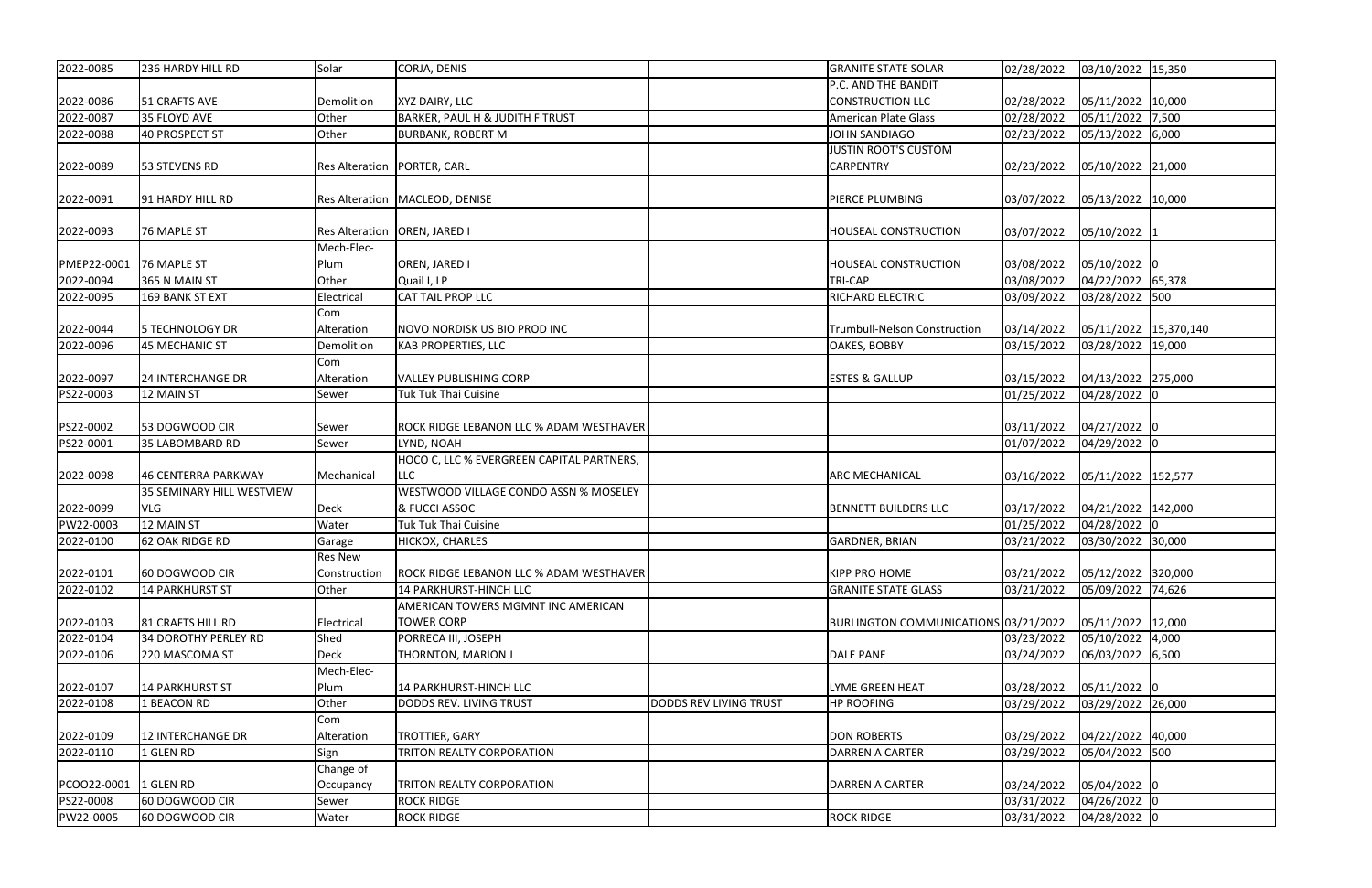| 2022-0113  | 72 YOUNG ST                      | Other                 | KIMMELMAN, BONNIE P                         |                                         | Jeff Acker                        | 03/31/2022 | 05/10/2022 23,800  |  |
|------------|----------------------------------|-----------------------|---------------------------------------------|-----------------------------------------|-----------------------------------|------------|--------------------|--|
| 2022-0114  | 100 MAPLE ST                     | Other                 | <b>SCHUTZIUS, THOMAS</b>                    |                                         | <b>Greater Boston Roofing</b>     | 04/04/2022 | 04/06/2022 6,000   |  |
| 2022-0115  | 216 MERIDEN RD                   | Solar                 | PUTNAM, WALTER                              |                                         | <b>REVISION ENERGY</b>            | 04/05/2022 | 05/11/2022 13,946  |  |
|            |                                  |                       | KEY, DANA R & LORI TTEES KEY FAM 2016 JOINT | <b>KEY, DANA R &amp; LORI TTEES KEY</b> |                                   |            |                    |  |
| 2022-0117  | 255 DARTMOUTH COLLEGE HWY   Sign |                       | <b>TRST</b>                                 | FAM 2016 JOINT TRST                     |                                   | 04/06/2022 | 06/03/2022 1,000   |  |
|            |                                  | Com                   |                                             |                                         |                                   |            |                    |  |
| 2022-0118  | 193 Dartmouth College Highway    | Alteration            | <b>CITY OF LEBANON</b>                      |                                         | <b>WAYNE A BRALEY</b>             | 04/11/2022 | 05/13/2022 12,500  |  |
|            |                                  | Com                   |                                             |                                         |                                   |            |                    |  |
| 2022-0119  | 365 N MAIN ST                    | Alteration            | Quail I, LP                                 |                                         | PINNACLE BUILDERS, INC.           | 04/12/2022 | 06/13/2022 195,000 |  |
|            |                                  |                       | RUTLEDGE, D & J CO-TTEE RUTLEDGE FAMILY     |                                         |                                   |            |                    |  |
| 2022-0120  | 229 POVERTY LN                   | <b>Res Addition</b>   | <b>TRUST</b>                                |                                         |                                   | 04/13/2022 | 05/09/2022 11,000  |  |
|            |                                  | Accessory             |                                             |                                         |                                   |            |                    |  |
| 2022-0121  | 9 WILDWOOD DR                    | Structure             | FRIEDMAN, JEFFREY H                         |                                         | O'HARA AND GERCKE                 | 04/19/2022 | 06/06/2022 160,000 |  |
| 2022-0122  | 14 OAK RIDGE RD                  | Shed                  | JENNIFER REIS                               |                                         | MELENDY, TJ                       | 04/18/2022 | 05/11/2022 3,200   |  |
| 2022-0123  | 14 OAK RIDGE RD                  | Shed                  | JENNIFER REIS                               | JENNIFER REIS                           | MELENDY, TJ                       | 04/19/2022 | 05/11/2022 2,700   |  |
| 2022-0124  | 70 GREAT BROOK ROAD              | <b>Res Addition</b>   | COLE, STEPHEN T                             |                                         |                                   | 04/12/2022 | 05/10/2022 5,000   |  |
| 2022-0125  | 169 MASCOMA ST                   | Chickens              | ARMSTRONG, COREY F                          | ARMSTRONG, COREY F                      |                                   | 04/19/2022 | 06/03/2022 0       |  |
| 2022-0126  | 1 BEACON RD                      | <b>Deck</b>           | DODDS REV. LIVING TRUST                     |                                         |                                   | 04/12/2022 | 05/11/2022 2,000   |  |
|            |                                  |                       |                                             |                                         |                                   |            |                    |  |
| 2022-0129  | 421 N MAIN ST                    |                       | Res Alteration   TYLER, ERIC ARTHUR         | <b>TYLER, ERIC ARTHUR</b>               |                                   | 04/19/2022 | 05/12/2022 18,000  |  |
|            |                                  | <b>Res New</b>        |                                             | UPPER VALLEY HABITAT FOR                |                                   |            |                    |  |
| 2022-0130  | 360 MERIDEN RD                   | Construction          | UPPER VALLEY HABITAT FOR HUMANITY           | <b>HUMANITY</b>                         |                                   | 04/19/2022 | 05/10/2022 226,000 |  |
| 2022-0131  | 22 CHURCH ST                     | Shed                  | STAVROU, JULIE A.                           |                                         | <b>ENERGY SHIELD BUILDERS</b>     | 04/19/2022 | 05/10/2022 14,900  |  |
|            |                                  |                       | HEMENWAY, DAVID C TRUSTEE HEMENWAY,         |                                         |                                   |            |                    |  |
| 2022-0132  | 74 APPLE BLOSSOM DR              | <b>Res Alteration</b> | <b>DAVID C REV TRST</b>                     |                                         | <b>GIESING CONSTRUCTION LLC</b>   | 04/19/2022 | 04/25/2022 100,000 |  |
| 2022-0133  | 101 BUCKINGHAM PL                | Shed                  | THOMSON, LESLIE G                           |                                         |                                   | 04/19/2022 | 05/06/2022 1       |  |
| 2022-0134  | 91 TRUES BROOK RD                | <b>Res Addition</b>   | <b>AUSTIN, FRANCIS E</b>                    |                                         | <b>ADE</b> Construction           | 04/26/2022 | 06/14/2022 45,000  |  |
|            |                                  |                       |                                             |                                         |                                   |            |                    |  |
|            |                                  | Temporary             |                                             |                                         |                                   |            |                    |  |
| 2022-0136  | 51 MAIN ST                       |                       | Structures-Use COLONIAL PLAZA REALTY TRUST  | RESCIGNO, JOHN                          | <b>JOHN RESCIGNO</b>              | 04/26/2022 | 06/14/2022 0       |  |
| 2022-0138  | 14 STEVENS RD                    | Mechanical            | <b>BALESTRA, SUELLEN</b>                    | BALESTRA, SUELLEN                       | <b>REVISION ENERGY</b>            | 04/26/2022 | 05/09/2022 15,411  |  |
| 2022-0139  | 89 CROSS RD                      | Electrical            | <b>GREARSON, A FAYE</b>                     |                                         | MORGAN ELECTRIC LLC               | 04/26/2022 | 05/09/2022 2,000   |  |
|            |                                  |                       | PRASCH, SUSAN G TTEE PRASCH, SUSAN G REV    |                                         |                                   |            |                    |  |
| 2022-0140  | 46 ELM ST                        | <b>Res Addition</b>   | <b>TRST</b>                                 |                                         | <b>SGB BUILDERS</b>               | 04/26/2022 | 05/09/2022 7,000   |  |
| 2022-0141  | 388 MIRACLE MILE                 | Sign                  | MIRACLE MILE REALTY, LLC                    |                                         | Dasco                             | 04/26/2022 | 05/26/2022 2,000   |  |
| 2022-0142  | <b>78 CHURCH ST</b>              | Deck                  | TARANTELLI, LEILA B.                        |                                         |                                   | 04/26/2022 | 05/23/2022 3,000   |  |
| 2022-0143  | 187 HARDY HILL RD                | Garage                | MALONEY, L L                                |                                         | <b>ENNIS CONSTRUCTION</b>         | 04/26/2022 | 05/05/2022 300,000 |  |
| 2022-0144  | 28 WHEATLEY ST                   | Chickens              | ZHURAVLEV, PAVEL                            |                                         |                                   | 04/27/2022 | 05/19/2022 0       |  |
|            |                                  | Dartmouth             | DARTMOUTH HITCHCOCK MEDICAL CE              | DARTMOUTH HITCHCOCK MED                 |                                   |            |                    |  |
| DH 2022-02 | 1 MEDICAL CENTER DRIVE           | Hitchcock             | <b>FACILITIES MGMT</b>                      | <b>CTR</b>                              |                                   | 04/27/2022 | 05/11/2022 0       |  |
|            |                                  |                       |                                             |                                         | <b>APEX CONSTRUCTION SERVICES</b> |            |                    |  |
| 2022-0147  | 30 APPLE BLOSSOM DR              | Reroof                | PATTEN, GAIL M                              |                                         | <b>LLC</b>                        | 04/27/2022 | 05/16/2022 0       |  |
| 2022-0148  | 20 APPLE BLOSSOM DR              | Reroof                | <b>BATTLES, THOMAS</b>                      |                                         | <b>EMPOWER ENERGY</b>             | 04/27/2022 | 05/16/2022 0       |  |
| 2022-0149  | 61 GREAT BROOK RD                | Shed                  | RHOADS, BECKY                               |                                         | <b>JIM EASTMAN</b>                | 04/28/2022 | 05/09/2022 3,000   |  |
| 2022-0150  | 35 MOSS RD                       | Other                 | BREVNOVA, ELENA E                           |                                         | Home Depot USA                    | 04/28/2022 | 05/09/2022 3,541   |  |
| 2022-0152  | 94 TRUES BROOK RD                | Other                 | DINSMORE, JOSEPH A.                         |                                         | Home Depot USA                    | 04/28/2022 | 05/10/2022 3,498   |  |
| 2022-0153  | 21 DANA ST                       | Deck                  | PYER, JAMES F                               |                                         |                                   | 04/28/2022 | 06/14/2022 2,000   |  |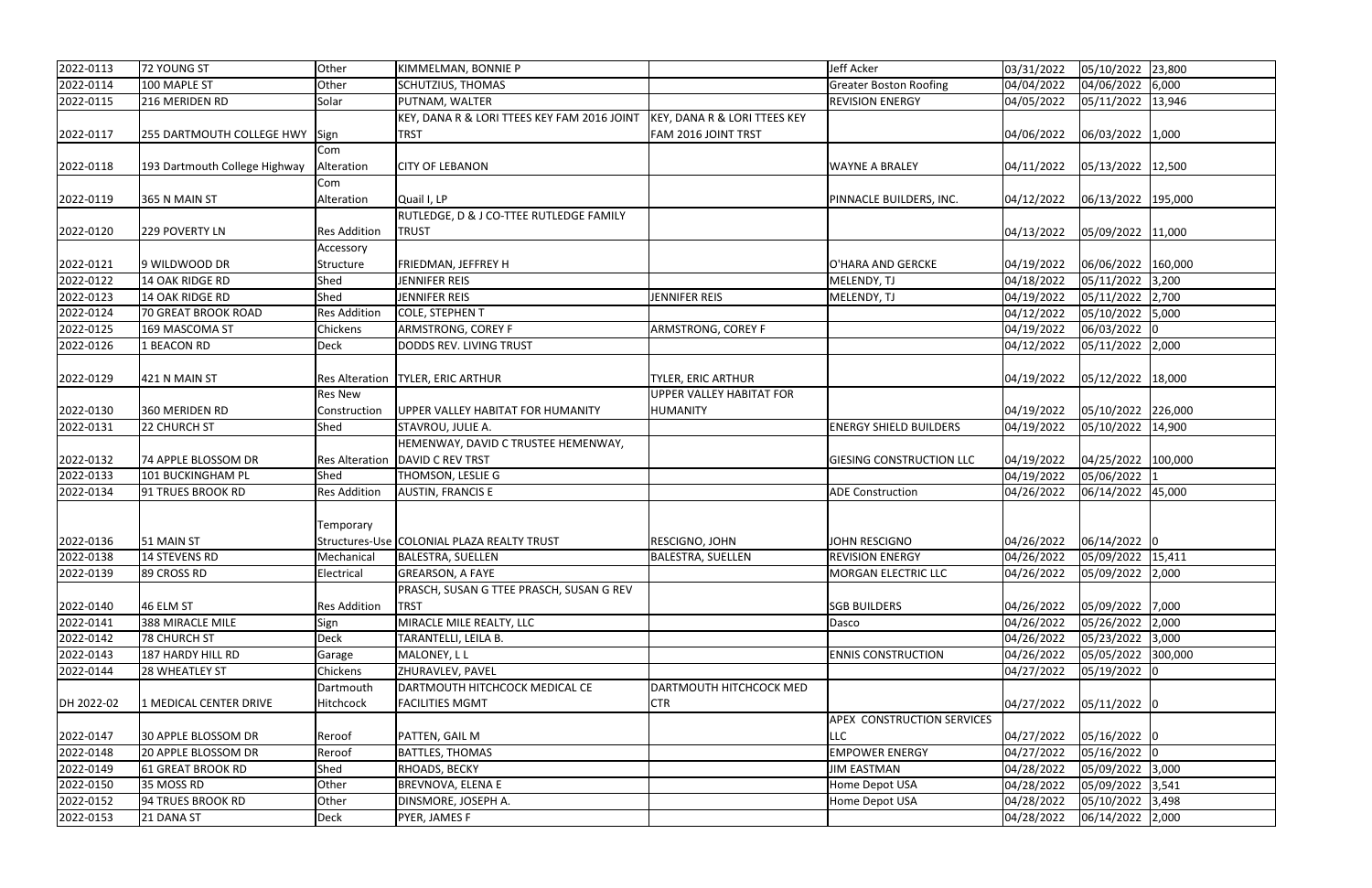|           |                                                                  | Mech-Elec-                  |                                                 |                        |                                       |                             |                      |  |
|-----------|------------------------------------------------------------------|-----------------------------|-------------------------------------------------|------------------------|---------------------------------------|-----------------------------|----------------------|--|
| 2022-0154 | 216 MERIDEN RD                                                   | Plum                        | PUTNAM, WALTER                                  |                        | <b>REVISION ENERGY</b>                | 05/02/2022                  | 05/09/2022 4,826     |  |
| 2022-0155 | 27 GUYER ST                                                      | Solar                       | MEDILL, KRISTI L TTEE MEDILL, KRISTI L REV TRST |                        | <b>REVISION ENERGY</b>                | 05/02/2022                  | 05/09/2022 14,608    |  |
|           |                                                                  | Accessory                   | MORSE, TIMOTHY J TTEE MORSE, TIMOTHY J REV      |                        |                                       |                             |                      |  |
| 2022-0156 | 14 CHURCHILL WAY                                                 | Structure                   | <b>TRST</b>                                     |                        | <b>KEYSER KARPENTRY</b>               | 05/03/2022                  | 05/19/2022 125,000   |  |
| 2022-0157 | 18 PERLEY AVE                                                    | Deck                        | <b>BOWEN, JENNIFER F</b>                        |                        |                                       | 05/03/2022                  | 06/14/2022 10,000    |  |
| 2022-0158 | 51 N PARK ST                                                     | Electrical                  | <b>CITY OF LEBANON</b>                          | <b>CITY OF LEBANON</b> |                                       | 05/02/2022                  | 05/13/2022 1,800     |  |
| 2022-0160 | 89 MASCOMA ST                                                    | Deck                        | <b>BOONE, STEPHANIE D</b>                       |                        | <b>GREG HOOKWAY</b>                   | 05/03/2022                  | 05/25/2022 15,000    |  |
| 2022-0161 | 175 HEATER RD                                                    | Electrical                  | <b>CICOTTE PROP LLC</b>                         |                        | <b>DEFIANCE ELECTRIC</b>              | 05/03/2022                  | 05/11/2022 33,214    |  |
| 2022-0163 | 195 MECHANIC ST                                                  | Mechanical                  | <b>SWANSON, BENJAMIN S</b>                      |                        | <b>REVISION ENERGY</b>                | 05/03/2022                  | 05/11/2022 6,527     |  |
| 2022-0164 | 51 EVANS DRIVE                                                   | Electrical                  | <b>CICOTTE HOLDINGS, LLC</b>                    |                        | <b>DEFIANCE ELECTRIC</b>              | 05/03/2022                  | 05/11/2022 52,375    |  |
|           |                                                                  | Com                         | <b>EASTERN POWERHOUSE LLC &amp; EASTERN</b>     |                        |                                       |                             |                      |  |
| 2022-0165 | 10 BENNING ST                                                    | Alteration                  | <b>BUELLTON INDUS WAY LLC</b>                   |                        | <b>CAPEX FSC LLC</b>                  | 05/03/2022                  | 06/08/2022 51,378    |  |
| 2022-0168 | 10 BENNING ST                                                    | Other                       | J-Power House Plaza, LLP                        |                        | <b>CENTRIMARK CORP</b>                | 05/05/2022                  | 05/19/2022 477,215   |  |
| 2022-0170 | 28 LOOMIS RD                                                     | <b>Res Addition</b>         | <b>BERNSTEIN, STEVEN L.</b>                     |                        | <b>BRIAN GARDINER</b>                 | 05/05/2022                  | 06/01/2022 1,200,000 |  |
| 2022-0172 | 144 SUNSET ROCK RD                                               | Pool                        | RHODES III, C HARKER                            |                        |                                       | 05/10/2022                  | 06/03/2022 800       |  |
| 2022-0176 | 1 DARTMOUTH AVE                                                  | Demolition                  | SOULE JR, WILLIAM                               |                        | <b>BERNIE HUCKINS</b>                 | 05/10/2022                  | 05/25/2022 6,000     |  |
|           |                                                                  | Com                         |                                                 |                        |                                       |                             |                      |  |
| 2022-0178 | 7 SLAYTON HILL RD                                                | Alteration                  | UPPER VALLEY UTOPIA LLC                         |                        | OAKES AND SON CONSTRUCTION 05/10/2022 |                             | 06/01/2022 300,000   |  |
| 2022-0180 | 288 PLAINFIELD RD                                                | Mechanical                  | <b>AU FAMILY COMPANY LLC</b>                    |                        | <b>ARC MECHANICAL</b>                 | 05/11/2022                  | 05/23/2022 46,000    |  |
| 2022-0182 | 59 WATER ST                                                      | Res Alteration   Petr Bruza |                                                 |                        | <b>Acker Contracting LLC</b>          | 05/17/2022                  | 06/08/2022 19,000    |  |
| 2022-0184 | 5 OLD ETNA RD                                                    | Pool                        | WEBB, COURTNEY M                                |                        |                                       | 05/18/2022                  | 06/03/2022 300       |  |
|           |                                                                  |                             |                                                 |                        |                                       |                             |                      |  |
| 2022-0185 | 049-023-00000                                                    |                             | Res Alteration   VOLLE, DAX C.                  |                        | MESSIER, DEVIN                        | 05/18/2022                  | 06/03/2022 27,750    |  |
| 2022-0186 | 75 SEMINARY HL                                                   | Shed                        | <b>BOWEN, BALVIN</b>                            |                        |                                       | 05/23/2022                  | 06/14/2022 500       |  |
|           |                                                                  |                             |                                                 |                        |                                       |                             |                      |  |
| 2022-0191 | 654 DARTMOUTH COLLEGE HWY   Res Alteration   BEATON, CHARLOTTE M |                             |                                                 |                        | NEWPRO OPERATING LLC                  | 05/23/2022                  | 06/14/2022 8,504     |  |
|           |                                                                  |                             |                                                 |                        | Lin R Rogers Electrical               |                             |                      |  |
| 2022-0192 | 274 PLAINFIELD RD                                                | Electrical                  | BEST BUY STORES LP + BEST BUY COMPANY INC       |                        | Contractors                           | 05/23/2022 05/25/2022 1,035 |                      |  |
|           |                                                                  |                             |                                                 |                        | <b>BERNARDI'S ELECTRICAL</b>          |                             |                      |  |
| 2022-0193 | 7 CAMERON AVE                                                    | Solar                       | ALDRICH, BRIAN J                                |                        | APPLICATIONS                          | 05/24/2022                  | 06/14/2022 20,000    |  |
| 2022-0198 | 287 POVERTY LN                                                   | Deck                        | <b>ACKERMAN, SUSAN</b>                          |                        | <b>KENDALL ODELL</b>                  | 05/25/2022                  | 06/14/2022 15,000    |  |
|           |                                                                  |                             |                                                 |                        |                                       |                             |                      |  |
| 2022-0199 | <b>198 POVERTY LANE</b>                                          |                             | Res Alteration SCENIC LEBANON LANE, LLC         |                        | HOME DEPOT/GOPERMITS, LLC             | 05/26/2022                  | 06/08/2022 12,080    |  |
| 2022-0200 | 165-500-00000                                                    | Garage                      | OLIVER, BRANT J                                 | OLIVER, BRANT J        |                                       | 05/31/2022                  | 06/08/2022 55,000    |  |
| 2022-0202 | 091-025-00000                                                    | Electrical                  | <b>BERDAN, CHRISTOPHER</b>                      |                        | DOWNS, RAYMOND                        | 05/31/2022                  | 06/03/2022 6,207     |  |
| 2022-0203 | 10 MELROSE ST                                                    | Deck                        | <b>GAGNE, MATTHEW A</b>                         |                        | <b>TOM'S CARPENTRY</b>                | 06/01/2022                  | 06/08/2022 23,000    |  |
|           |                                                                  |                             | LANG, R L & P J TRUSTEES LANG, R L & P J IRREV  |                        |                                       |                             |                      |  |
| 2022-0205 | 8 ESTABROOK CIR                                                  | Other                       | <b>TRST</b>                                     |                        | NEWPRO OPERATING LLC                  | 06/01/2022                  | 06/14/2022 11,335    |  |
|           |                                                                  |                             |                                                 |                        | <b>APEX CONSTRUCTION SERVICES</b>     |                             |                      |  |
| 2022-0208 | 7 CAMERON AVE                                                    | Other                       | ALDRICH, BRIAN J                                |                        | <b>LLC</b>                            | 06/01/2022                  | 06/14/2022 10,854    |  |
| 2022-0209 | 407 MIRACLE MILE                                                 | Sign                        | LIBERTY UTILITIES                               |                        | <b>BARLO SIGNS</b>                    | 06/06/2022                  | 06/15/2022 10,000    |  |
|           |                                                                  |                             |                                                 |                        | <b>APPLIED CABLING</b>                |                             |                      |  |
| 2022-0210 | 47 SCHOOL ST                                                     | Electrical                  | KATTAMIS, NICHOLAS T                            |                        | <b>TECHNOLOGIES. LLC</b>              | 06/06/2022                  | 06/14/2022 5,372     |  |
| 2022-0212 | 59 WATER ST                                                      | Solar                       | Petr Bruza                                      |                        | <b>SAME SUN OF VT</b>                 | 06/06/2022                  | 06/13/2022 8,500     |  |
|           |                                                                  |                             |                                                 |                        |                                       |                             |                      |  |